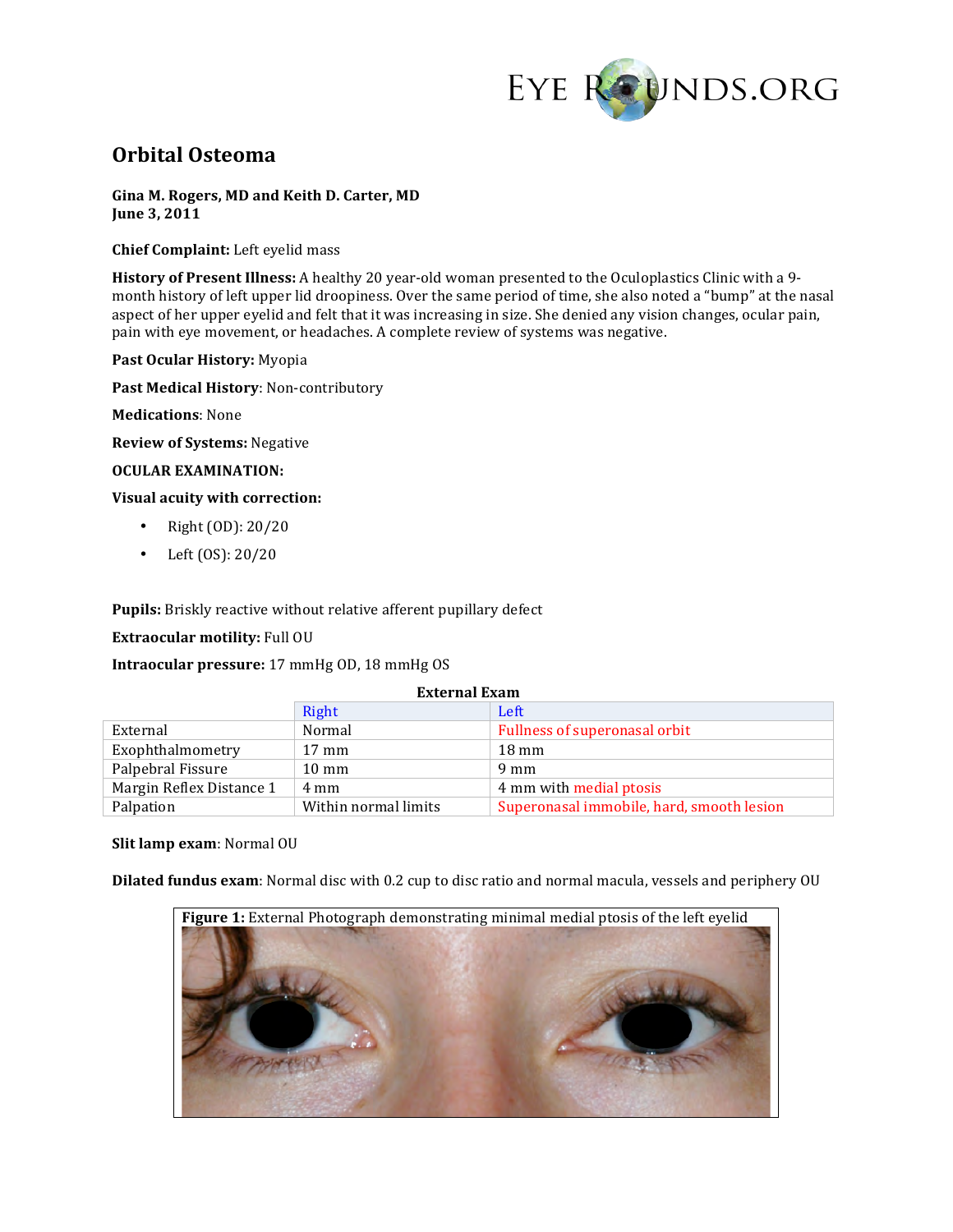

## **COURSE:**

Given the history of recent growth, the decision was made to perform an excisional biopsy of the lesion. The patient was taken to the operating room, where an anterior orbitotomy via an upper lid crease incision was performed. The dissection was continued superiorly in the preseptal plane to the level of the orbital rim superonasally and continued further through the orbital septum. The tumor and its extent was identified (Figure 5). The lesion became freely mobile once the ethmoid sinus was entered. Dissection continued until the mass was free of its attachments and removed (Figure 6). Anatomic pathology demonstrated histopathologic findings consistent with an osteoid osteoma and no evidence of atypia. The patient had no post-operative complications and is doing well.



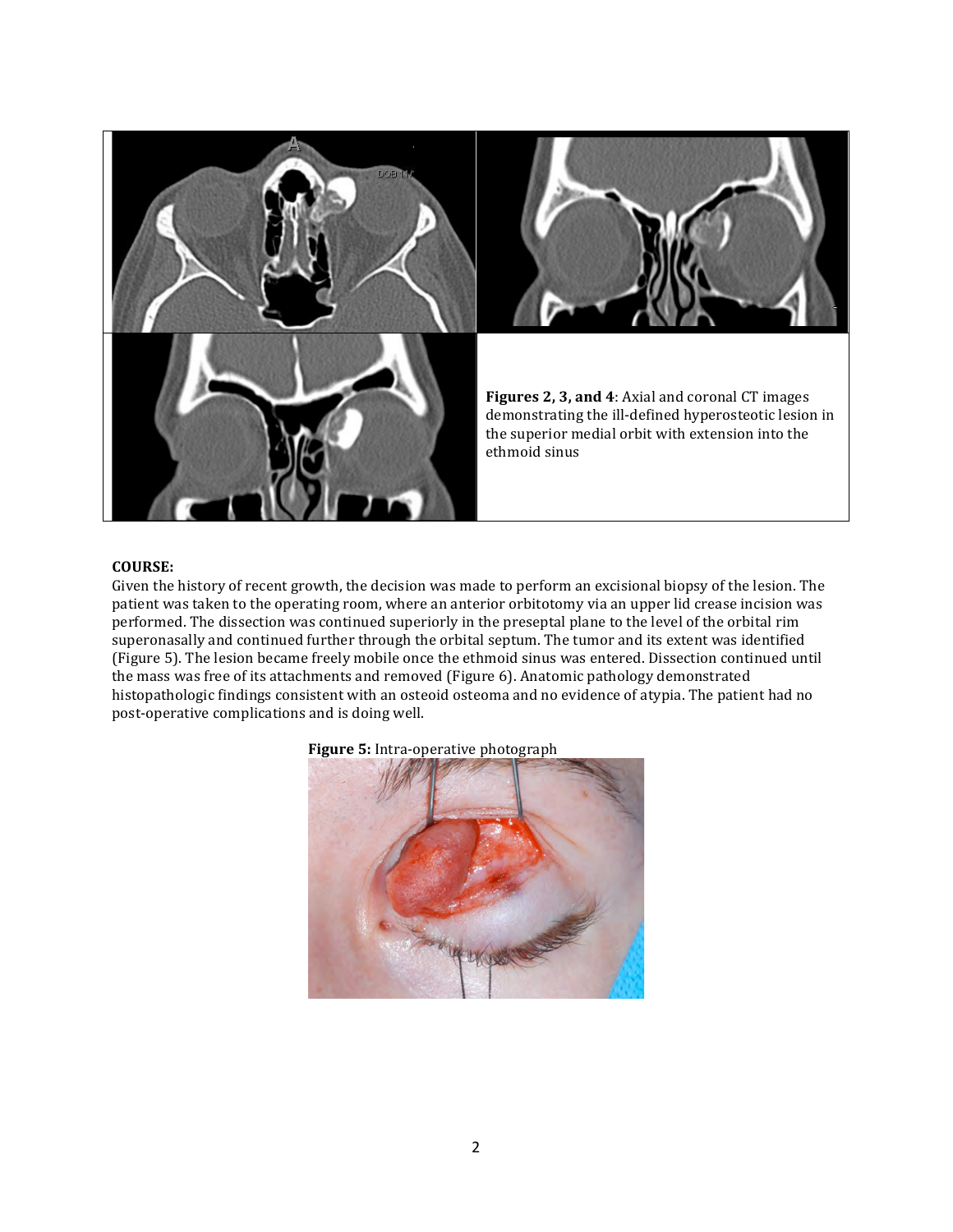### **Figure 6:** Excised specimen



#### **DISCUSSION:**

Primary orbital bone tumors constitute a very small percentage of all orbital tumors. More often, osteomas originate from the paranasal sinuses. Among the bony orbital tumors, fibrous dysplasias and osteomas are the most commonly encountered entities (Selva et al 2004).

An osteoid osteoma is a benign skeletal neoplasm of unknown etiology that is composed of osteoid and woven bones. Osteoid osteomas can occur in any bone, but in approximately two thirds of patients, the appendicular skeleton is involved. These lesions are encountered infrequently in the skull and facial bones, and they are usually smaller than 1.5 cm in diameter when they occur in these locations (Greenspan 1993). Osteomas are slow growing lesions that do not metastasize.

A review of systems is important to perform because if joints are involved, pain and swelling may be among the presenting symptoms. Skull-based osteomas are often completely asymptomatic, unless they arise in an area that compromises their vision or hearing. Often, these lesions are detected on imaging inadvertently during a workup for another reason (Benatiya Andaloussi et al 2006).

Osteoid osteomas generally occur in the frontal and ethmoid bones (Sires et al 1999). Radiographically, these tumors are well-circumscribed with dense cortical sclerosis surrounding a radiolucent nidus. Grossly, the lesion has a glistening, white to pink color and is either smooth or with rounded protuberances often described as being "knob-like." The interface between the osteoma and surrounding bone is usually abrupt.

Histopathologically, these lesions have a central nidus of loose fibrovascular tissue surrounded by irregular trabeculae of bone and osteoid (unmineralized, organic bone matrix prior to bone maturation). The amount of osseous (mineralized, mature bone) and osteoid tissue varies within the nidus and is reflected in its radiologic opacity.

| <b>Primary Orbital Bony Tumors</b> |                            |  |  |
|------------------------------------|----------------------------|--|--|
| <b>Benign</b>                      | <b>Malignant</b>           |  |  |
| Osteoid osteoma                    | Osteosarcoma               |  |  |
| Fibrous dysplasia                  | Chondrosarcoma             |  |  |
| Ossifying fibroma                  | Mesenchymal chondrosarcoma |  |  |
| Osteoblastoma                      | Ewing sarcoma              |  |  |
| Chondroma                          |                            |  |  |
| Giant cell tumor                   |                            |  |  |